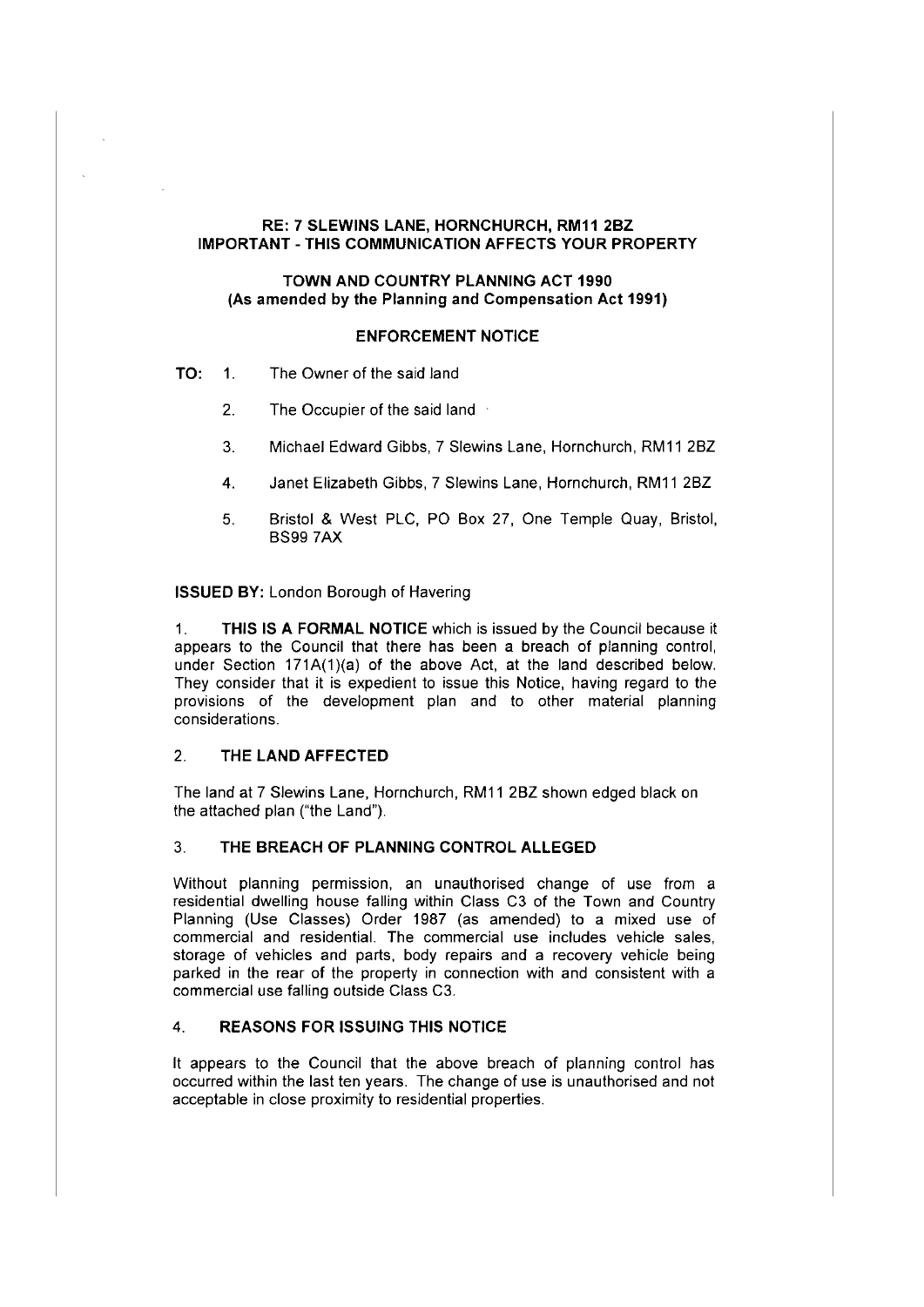The unauthorised use has lent a material commercial appearance to the property and the use for motor related activities, including body repairs, causes material harm to residential amenity by reason of noise and disturbance. This is harmful to the residential character and the streetscene and is contrary to the objectives of Policy ENVI of the Havering Unitary Development Plan.

Planning conditions are unlikely to address the adverse affects on the residential amenity.

# 5. **WHAT YOU ARE REQUIRED TO DO**

(i) cease vehicle sales and storage of vehicles and parts

Time for compliance: one month from the effective date of this notice.

(ii) Remove the recovery vehicle parked in the rear of the property

Time for compliance: one month from the effective date of this notice.

(iii) Remove all machinery, equipment, apparatus, vehicles and parts of vehicles brought on to the site or in the case of parts broken on site

Time for compliance: one month from the effective date of this notice.

(iv) Return the site to its original residential use

Time for compliance: one month from the effective date of this notice.

#### 6. **WHEN THIS NOTICE TAKES EFFECT**

This Notice takes effect on 20 January 2006, unless an appeal is made against it beforehand

Dated: 16 December 2005

*/// c1:* ;/ *Y'* /./' Signed:  $\sqrt{\mu}$  (  $\sqrt{\mu}$  ) for  $\ell$  and  $\ell$ 

Authorised Officer

On behalf of London Borough of Havering Town Hall Main Road Romford RM1 3BD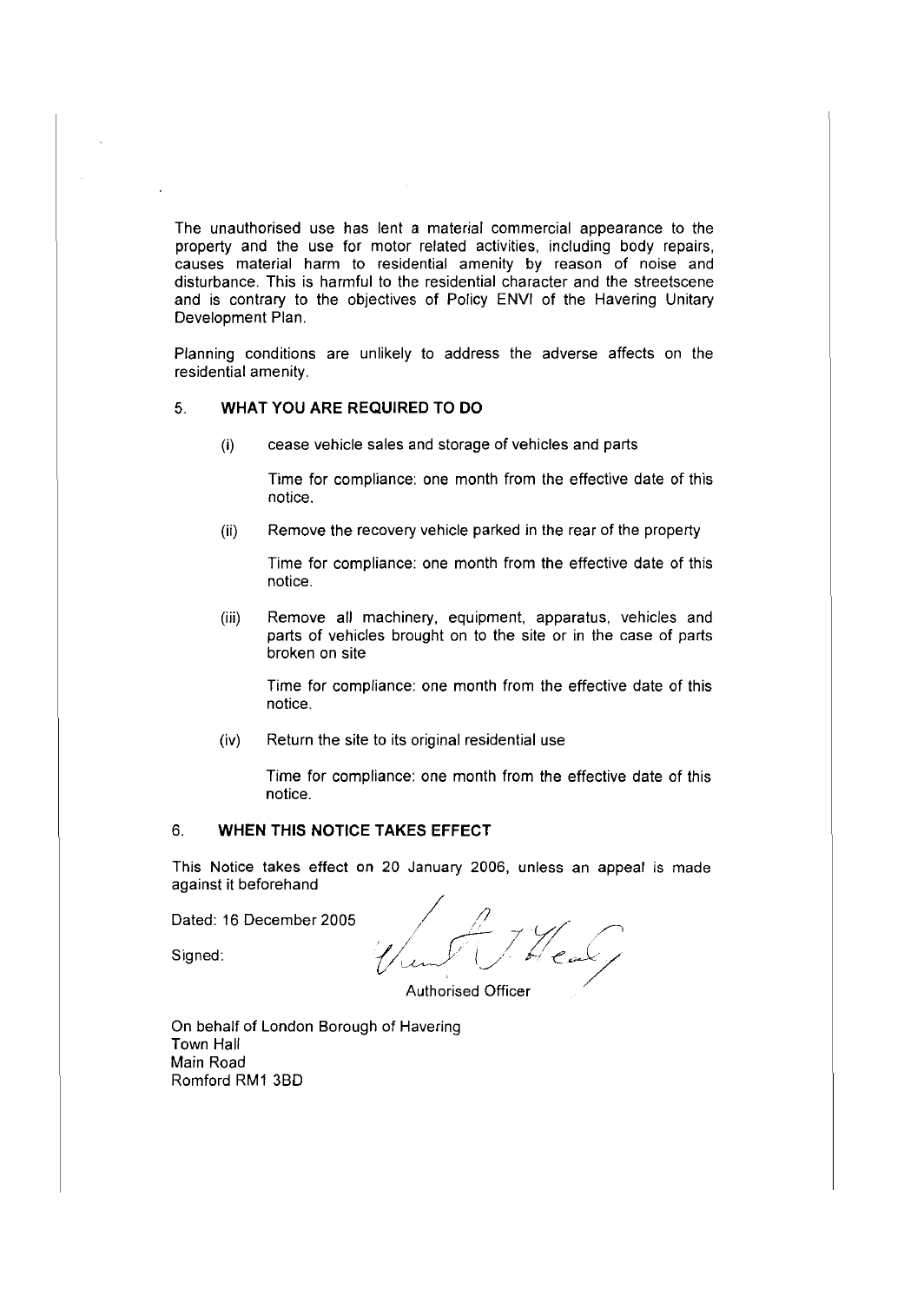### **YOUR RIGHT OF APPEAL**

 $\sim$ 

You can appeal against this Enforcement Notice to the Secretary of State by the 20 January 2006. Further details are given in the attached explanatory note.

# **WHAT HAPPENS IF YOU DO NOT APPEAL**

If you do not appeal against this Enforcement Notice, it will take effect on 20 January 2006 and you must then ensure that the required steps for complying with it, for which you may be held responsible, are taken within the period specified in the Notice.

**FAILURE TO COMPLY WITH AN ENFORCEMENT NOTICE WHICH HAS TAKEN EFFECT CAN RESULT IN PROSECUTION AND/OR REMEDIAL ACTION BY THE COUNCIL.**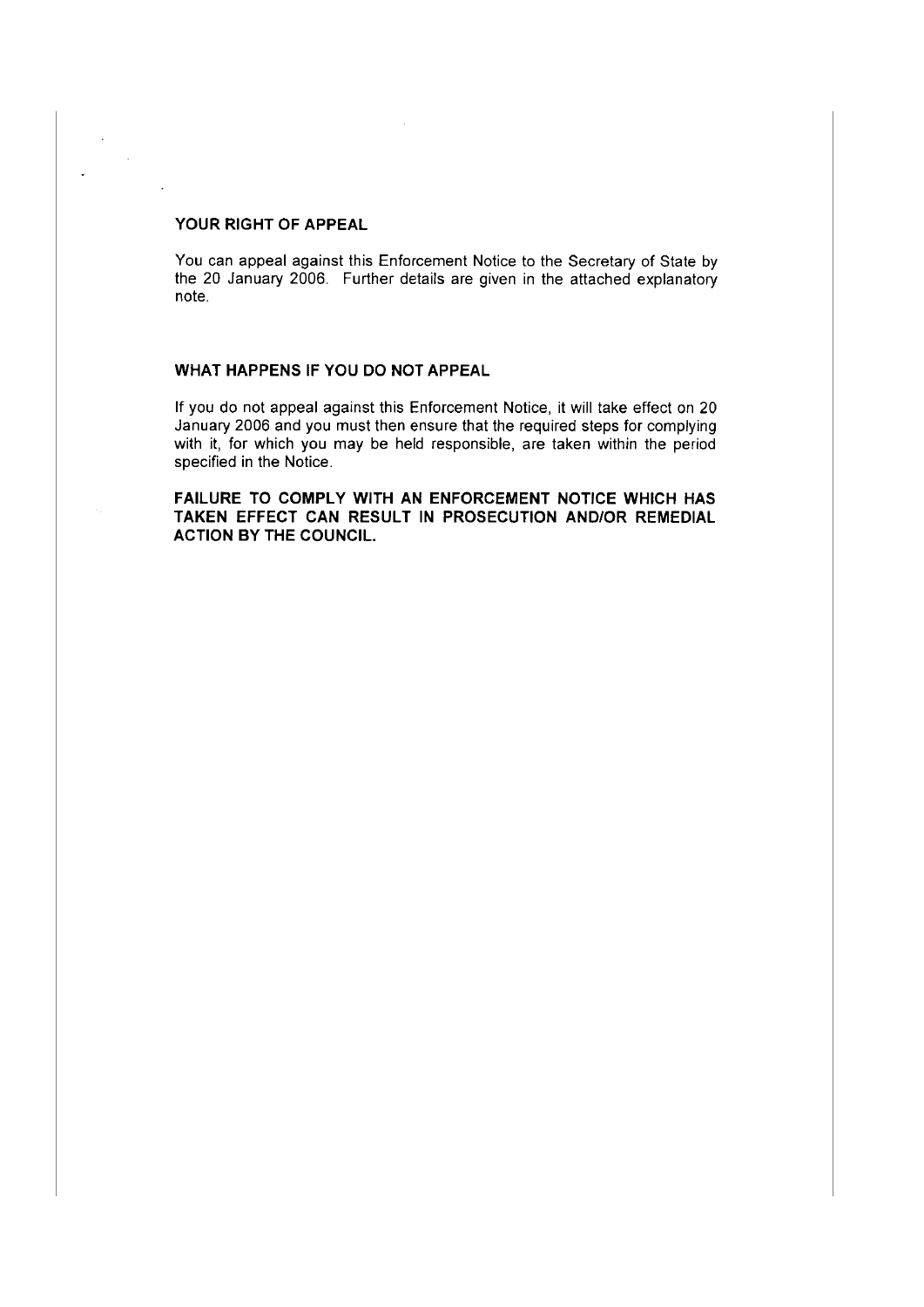### **EXPLANATORY NOTES**

#### **STATUTORY PROVISIONS**

A summary of Sections 171A, 171B and 172 to 177 of the Town and Country Planning Act 1990 (as amended) is enclosed with this Notice.

#### **YOUR RIGHT OF APPEAL**

You can appeal against this Notice, but any appeal must be in writing and received, or posted (with the postage paid and properly addressed) in time to be received in the ordinary course of the post, by the Secretary of State before 20 January 2006. The enclosed booklet "Enforcement Appeals - A guide to Procedure" sets out your rights. Read it carefully. If you appeal you should use the enclosed appeal forms. Two copies are for you to send to the Secretary of State if you decide to appeal. The other is for you to keep as a duplicate for your own records. You should also send the Secretary of State a copy of the Enforcement Notice.

# **GROUNDS OF APPEAL**

The grounds of appeal are set out in Section 174 of the Town and Country Planning Act 1991 and are also set out on pages 2-5 of the enclosed appeal forms.

#### **PLANNING APPLICATION FEE**

Should wish to appeal on ground (a) - that planning permission should be granted for the unauthorised use - then a fee of £220 is payable both to the Secretary of State and to the Council. If the fees are not paid then that ground of appeal will not be valid.

### **STATEMENT ON GROUNDS OF APPEAL**

You must submit to the Secretary of State, either when giving notice of appeal or within 14 days from the date on which the Secretary of State sends him a notice so requiring him, a statement in writing specifying the grounds on which you are appealing against the enforcement notice and stating briefly the facts on which you propose to rely in support of each of those grounds.

#### **RECIPIENTS OF THE ENFORCEMENT NOTICE**

The names and addresses of all the persons on whom the Enforcement Notice has been served are:

- **TO:** 1. The Owner of the said land
	- 2. The Occupier of the said land
	- 3. Michael Edward Gibbs, 7 Slewins Lane, Hornchurch, RM11 2BZ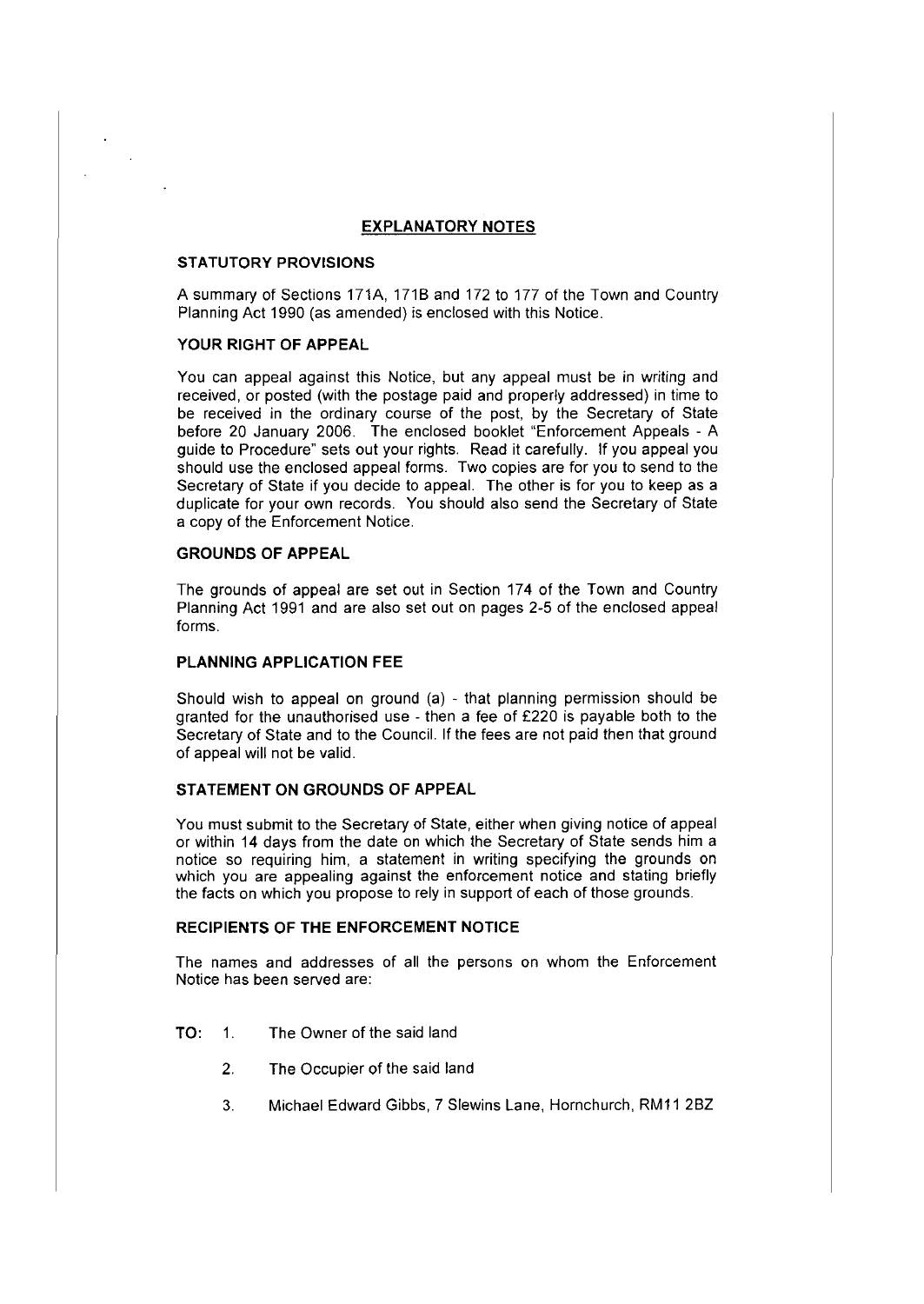4. Janet Elizabeth Gibbs, 7 Slewins Lane, Hornchurch, RM11 2BZ

 $\begin{aligned} \frac{1}{\sqrt{2}}\sum_{i=1}^{n} \frac{1}{\sqrt{2}}\left(\frac{1}{\sqrt{2}}\right)^{2} \frac{1}{\sqrt{2}}\left(\frac{1}{\sqrt{2}}\right)^{2} \frac{1}{\sqrt{2}}\left(\frac{1}{\sqrt{2}}\right)^{2} \frac{1}{\sqrt{2}}\left(\frac{1}{\sqrt{2}}\right)^{2} \frac{1}{\sqrt{2}}\left(\frac{1}{\sqrt{2}}\right)^{2} \frac{1}{\sqrt{2}}\left(\frac{1}{\sqrt{2}}\right)^{2} \frac{1}{\sqrt{2}}\left(\frac{1}{\sqrt{2}}\right)^{2$ 

J.

 $\mathcal{L}$ 

5. Bristol & West PLC, PO Box 27, One Temple Quay, Bristol, BS99 7AX